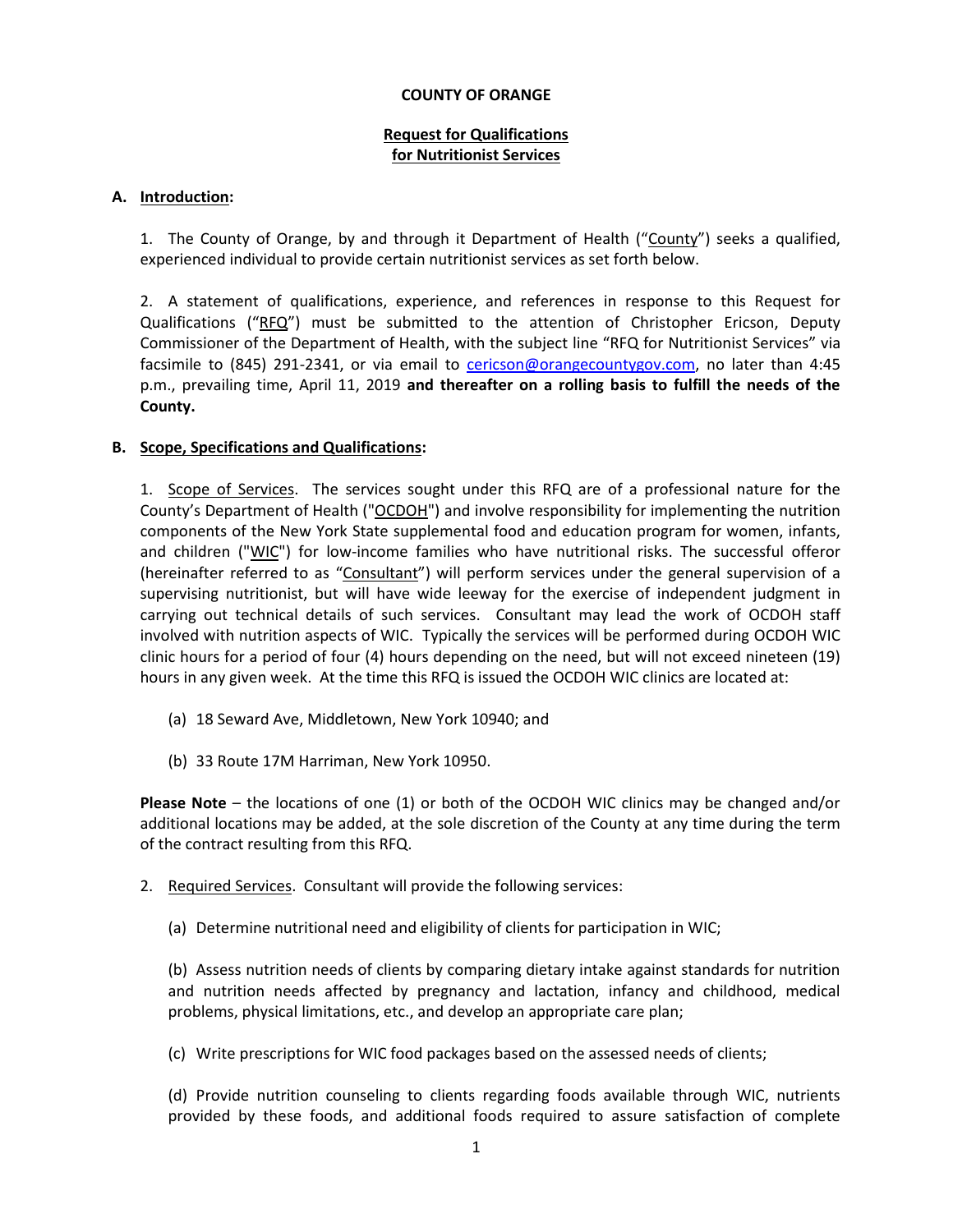nutrition needs;

(e) Advise County staff, clients, and clients' families on available community resources to help meet nutrition needs (e.g. home delivered meals, federal nutrition and food stamp programs, homemaker services) and appropriate programs of OCDOH and the County's Department of Social Services;

(f) Plan, develop, and implement nutrition education for supplemental food program;

(g) Weigh and measure infants and children, plot weight gain for pregnant women, and calculate anthropometric measurements for use in determining nutritional risk;

(h) Perform finger sticks on clients to determine hemoglobin levels for use in determining nutritional risk;

(i) Assist in the development of the "Nutrition Education Plan" and implement same;

(j) Plan and conduct in-service programs in nutrition education and care for WIC staff, OCDOH personnel, other agencies, and interested community groups;

(k) Participate in New York State, regional and local programs to keep abreast of new developments in the field of nutrition;

(l) Maintain records in accordance with federal and New York State requirements;

- (m) Prepare reports related to nutrition care activities;
- (n) Conduct individual and group counseling on maternal and child health nutrition;

(o) Schedule medical evaluations of clients to maximize efficient utilization of nutrition program as requested by OCDOH;

(p) Plan and coordinate breast feeding programs for pregnant, postpartum and lactating women of low-income families who are at nutritional risk as requested by OCDOH; and

(q) Perform related work as may be requested by OCDOH.

#### 3. Minimum Qualifications of Consultant.

(a) Consultant must have completed a program in dietetics-nutrition leading to a Bachelor's degree or higher academic credential that is, at the time the program was completed, registered by the New York State Education Department ("NYSED") as qualifying for certification in dietetics-nutrition or accredited by the Commission on Accreditation for Dietetics Education, or the equivalent of such a program.

(b) Consultant must currently possess, and maintain throughout the term of any contract resulting from this RFQ (including any renewals or extensions thereof), a valid New York State Certified Nutritionist or Certified Dietitian-Nutritionist license. **A copy of such license and proof of current registration with NYSED must be included with the statement of qualifications submitted in response to this RFQ.** During the term of any contract resulting from this RFQ, Consultant must provide proof to OCDOH, immediately upon request, to verify the continued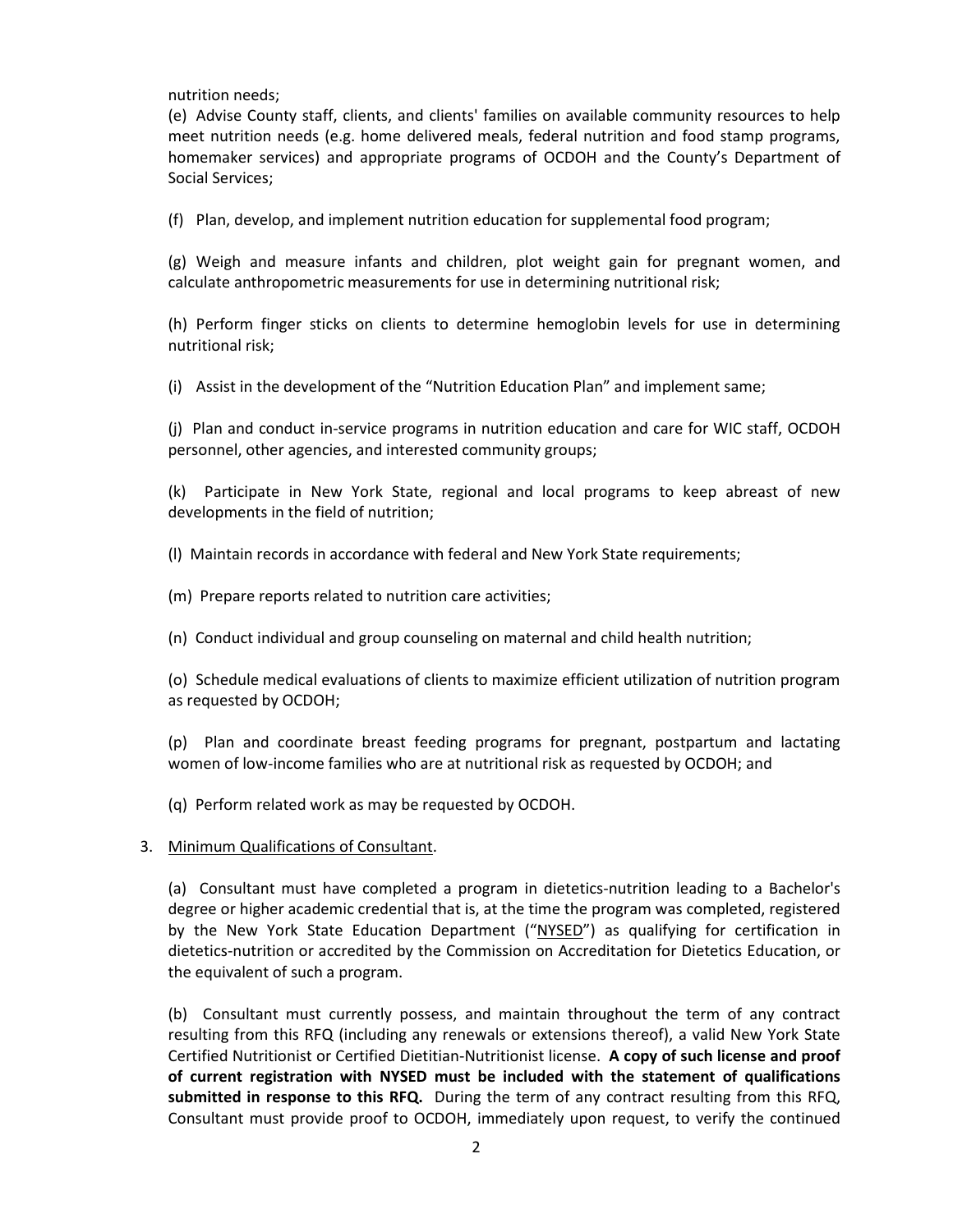validity of such license and current registration.

(c) Consultant must currently possess, and maintain throughout the term of any contract resulting from this RFQ (including any renewals or extensions thereof), a valid driver's license. **A copy of such license must be included must be included with the statement of qualifications submitted in response to this RFQ.** During the term of any contract resulting from this RFQ, Consultant must provide proof to OCDOH, immediately upon request, to verify the continued validity of such license.

## 4. Special Funding Requirements.

(a) Offerors are advised that any contract resulting from this RFQ will be funded in whole with grant funds received under the New York State ("NYS") Department of Health WIC grant through the United States Department of Agriculture, Food and Nutrition Service ("Grant"). As such, all services performed under any contract resulting from this RFQ must be in accordance with the terms and conditions of County's agreement with NYS for the Grant ("Grant Agreement"). A copy of the Grant Agreement is available from OCDOH upon request.

(b) Consultant must comply with all applicable terms and conditions of the Grant Agreement, as may be modified from time to time, which will be incorporated by reference in, and made part of any contract resulting from this RFQ. In the event of any inconsistency or conflict between the requirements of any contract resulting from this RFQ and those of the Grant Agreement, it will be resolved by giving precedence to the relevant and applicable provision in the Grant Agreement.

## **C. Term.**

1. County anticipates that the term of any contract resulting from this RFQ will be for a period of one (1) year. County reserves the right to renew and extend the contract for up to two (2) additional periods of one (1) year each, at its sole option, under the same terms and conditions of the initial contract, unless alternate terms are specified in the contract for renewal.

2. Upon expiration of the initial term or any renewal term, the contract may be extended unilaterally by County for an additional period of up to two (2) months upon the same terms and conditions as the initial or renewal contract including, but not limited to, quantities (prorated for such extension), prices, and delivery requirements. With the concurrence of Consultant, the aforementioned extension may be for a period of up to three (3) months in lieu of the up to two (2) month period.

**D. Pricing.** For the satisfactory provision of the services sought in this RFQ, County will pay Consultant a rate of Thirty and 00/100 (\$30.00) Dollars per hour, not to exceed a sum of Fifteen Thousand and 00/100 (\$15,000.00) in a one (1) year period.

**E. Pay to Play.** Please be advised that this solicitation is subject to Orange County Local Law 13 of 2013 the "Pay-to-Play Law," as amended. Pay-to-Play Forms will be made available with this RFQ. Form A must be submitted with the statement of qualifications; Form B will be required if awarded a contract under this RFQ. Offerors who fail to submit Form A will not have their submissions considered. Form B is required for execution of a contract by the County.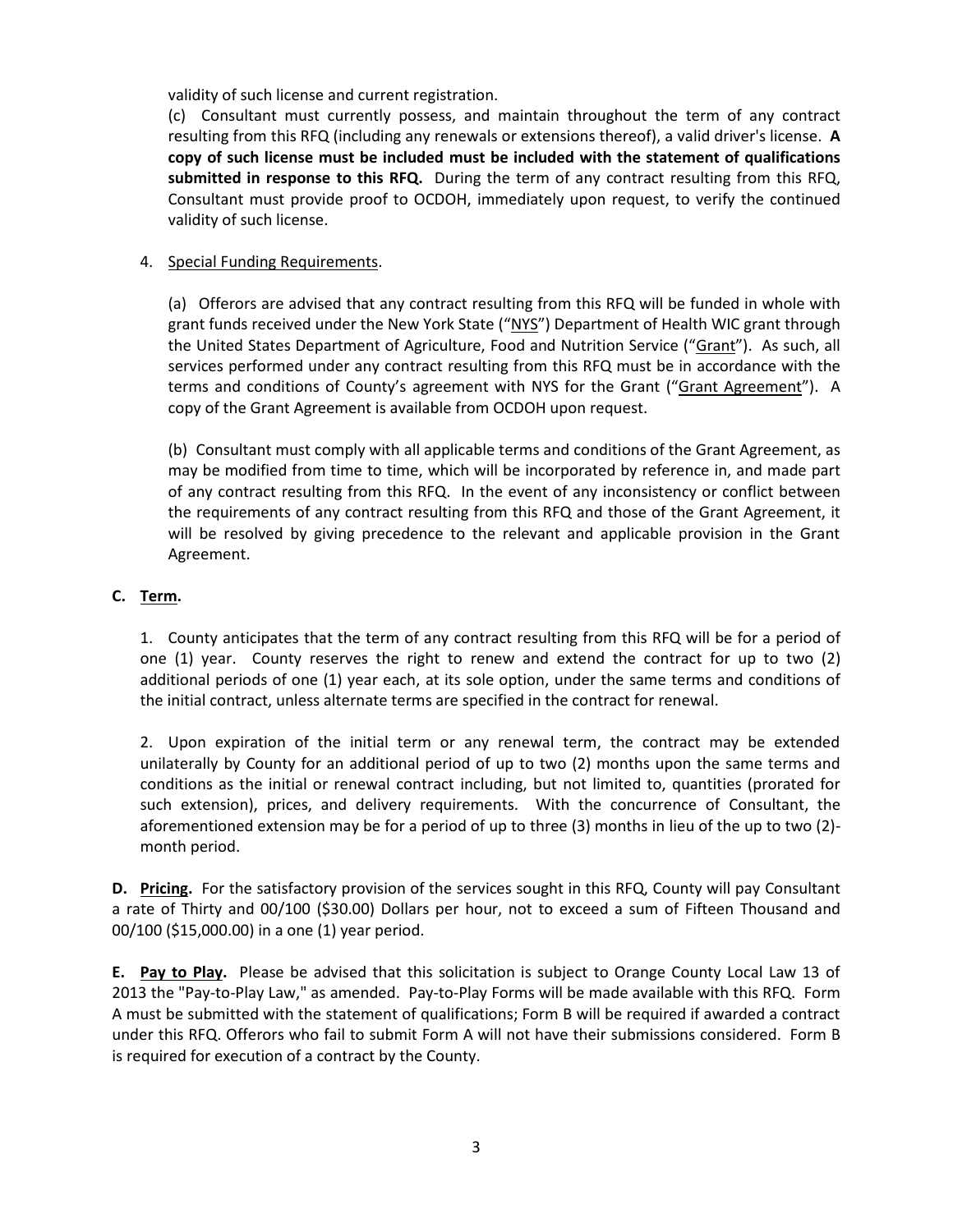**F. Procurement Lobbying Law Restricted Period for Communications.** Pursuant to NYS State Finance Law §139-j and §139-k, this solicitation includes and imposes certain restrictions on communications between the County and an offeror during the procurement process. An offeror is restricted from contacting other than designated staff from the earliest notice of intent to solicit offers through final award and approval of the procurement contract by the County Executive ("Restricted Period") unless it is a contact that is included among certain statutory exceptions set forth in NYS State Finance Law §139 j(3)(a). County employees are required to obtain certain information when contacted during the Restricted Period. The designated staff contact for this RFQ is Christopher Ericson, Deputy Commissioner of OCDOH, telephone number (845) 360-6604. Offerors responding to this RFQ must familiarize themselves with these NYS State Finance Law requirements and will be expected to affirm that they understand and agree to comply on the Qualification Form.

**G. Form of Contract.** Offeror(s) awarded a contract pursuant to this RFQ agree to execute a contract in the substantially the same form as that attached to this RFQ in the timeframe, if any, indicated in this RFQ.

**H. Insurance Requirements.** During the term of any contract awarded pursuant to this RFQ, or longer if required, Consultant shall maintain, at its expense, Workers' Compensation, Disability and Liability insurance policies of the types and minimum coverages specified in the attached contract template. Certificates of insurance evidencing the successful offeror's compliance with these requirements shall be required prior to execution of a contract by the County.

**I. Submission of Proposals.** Unless otherwise noted below, one (1) signed original (as applicable to the document type) of each of the following items must be submitted in response to this RFQ:

1. **Completed and signed** Qualification Form included in this RFQ;

2. **Qualifications and Experience**: Provide a brief history of offeror's experience in providing the services sought in this RFQ, a current resume/C.V., and copy of all applicable certifications, licenses, etc. required to perform those services including a valid NYS Certified Nutritionist or Certified Dietitian-Nutritionist license and proof of current registration with the NYSED. Proof of a valid driver's license must also be provided.

3. **References**: Provide the names and contact information for at least two (2) clients wherein the services sought in this RFQ have been satisfactory provided by offeror. References from New York government entities and agencies are preferred, but not required.

4. Completed and signed **Disclosure of Non-Responsibility Determination** (copy of instruction page not required).

5. Completed **Supplier Application Packet** (required prior to contract if offeror has not contracted with the County in the last 12 months under its current business entity name and identification number.

6. Completed and signed **Pay-to-Play Forms** (**Form A** must be submitted with offeror's submission in order to be considered; Form B is only required when a contract is awarded. **Note-** Due to an exemption in the Pay-to-Play Law, Government Entities and School Districts do not need to complete Pay-to-Play forms).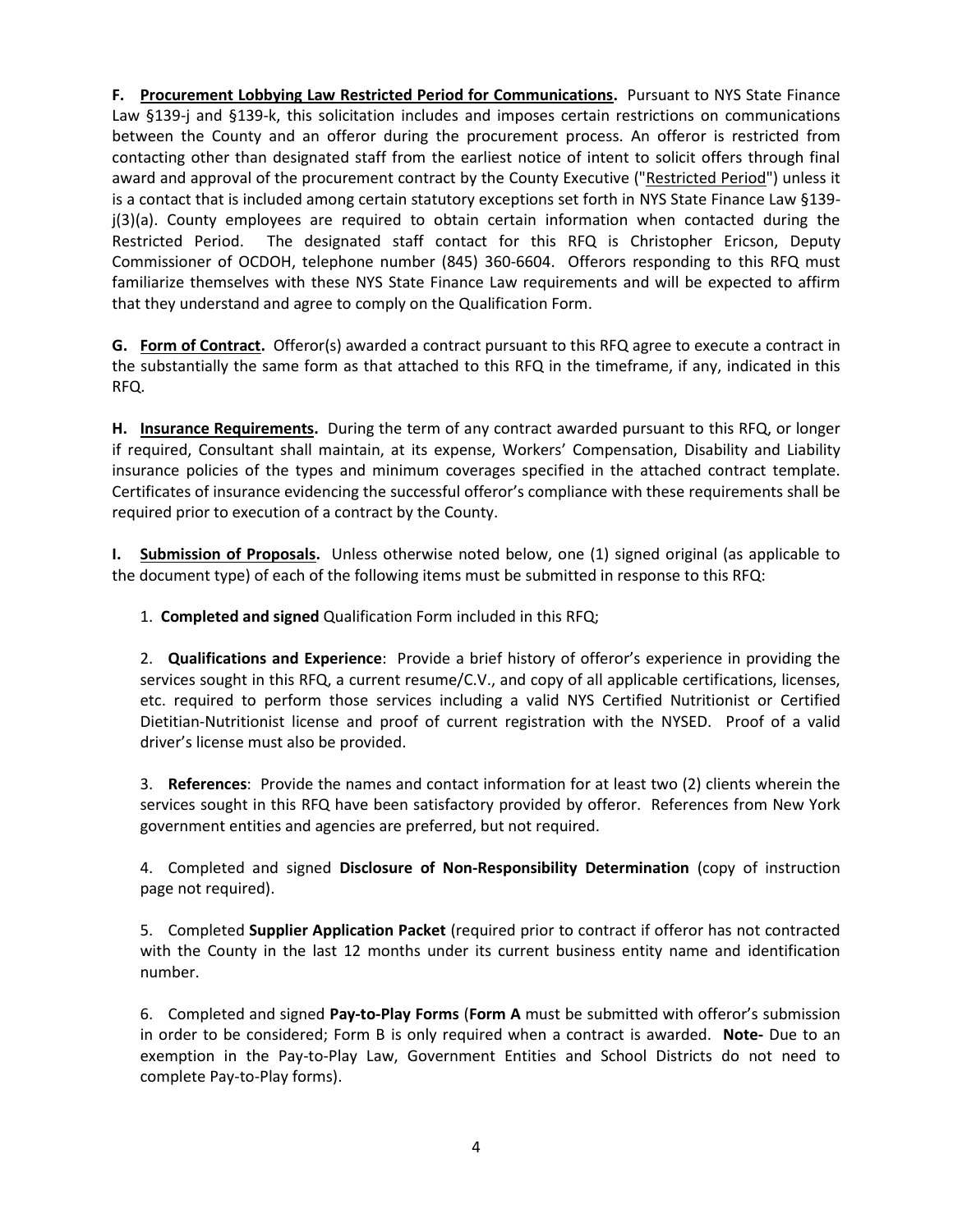## **J. Basis of Award.**

1. The award of any contract resulting from this RFQ may be made to the responsible, responsive offeror whose submission is determined to be in the best interest of County and in accordance with NYS General Municipal Law §104-b, taking into consideration the following factors in approximately equal weight:

- (a) Qualifications and Experience; and
- (b) References.

2. County reserves the right to give preference in the scoring of submissions to any offeror who is a verified NYS certified minority and/or women-owned business enterprise ("MWBE").

3. The submission of a statement of qualifications in response to this RFQ implies an offeror's acceptance of the evaluation criteria and acknowledgment that subjective judgments must be made by in selecting a submission. County reserves the rights to: waive any informality or reject any or all submissions, with or without advertising for new qualifications, if deemed to be in the best interest of County.

**K. Questions.** Questions can be submitted in writing to Christopher Ericson, Deputy Commissioner of OCDOH, via email at cericson@orangecountygov.com or via facsimile to (845) 291-2341, **by no later than 5:00 p.m., prevailing time, on April 4, 2019 and thereafter on a rolling basis to fulfill the needs of the County.**

## **L. Anticipated Timeline.**

- 1. Request for Qualifications Circulated 3/11/2019
- 2. Questions Due 4/4/2019
- 3. Qualifications Due 4/11/2019
- 4. Consultant Selected 4/12/2019